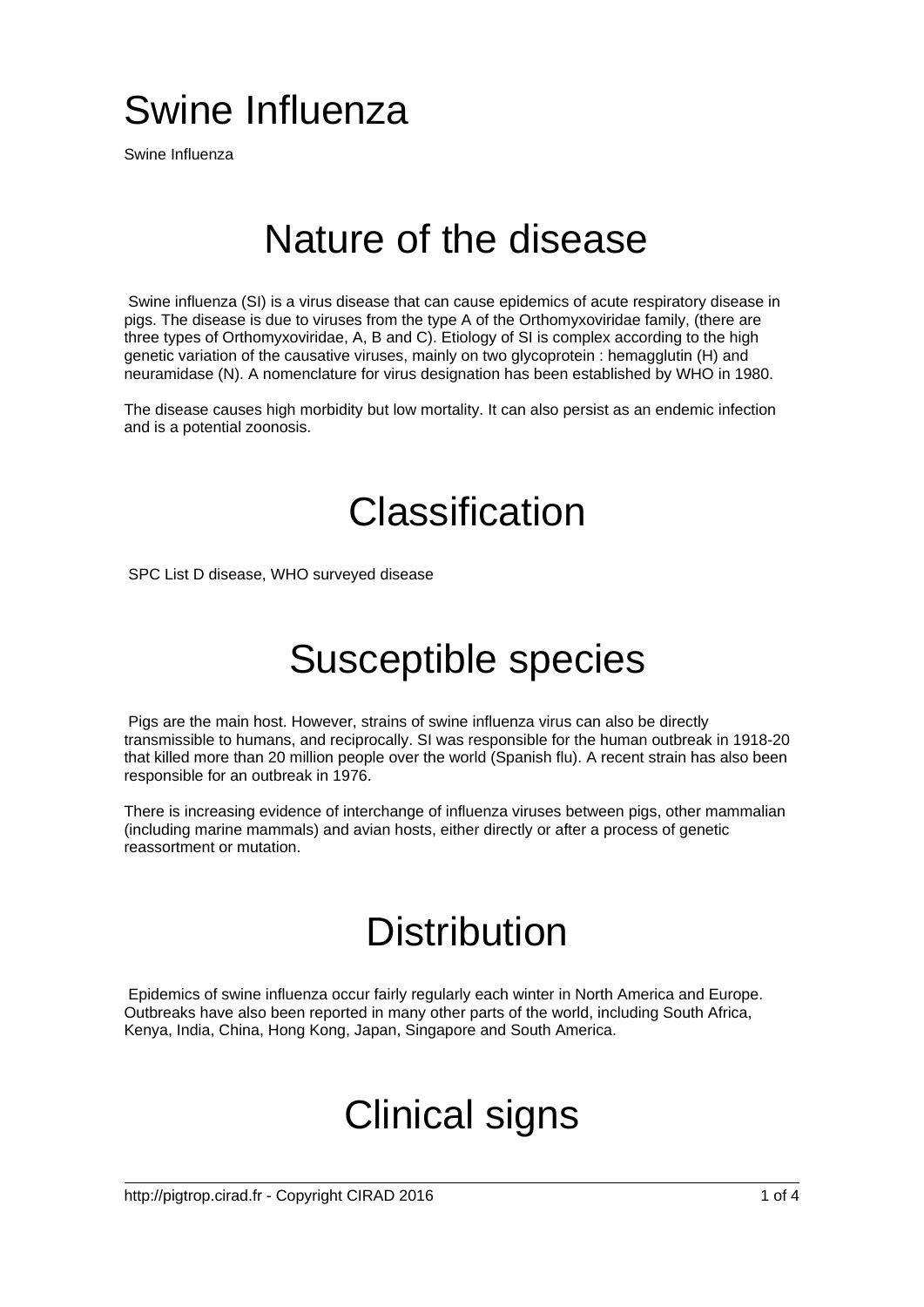There is a very high morbidity rate and most pigs in a herd get the disease almost simultaneously. Outbreaks typically occur colder months but it some cases SI remains endemic. Young pigs are more severely affected.

The first signs are:

Then there is a sudden onset of acute respiratory signs:

Most pigs recover about six days after the onset of the disease. The mortality rate is generally about 1%, but may be higher in young piglets. SI can precipitate outbreak of more serious respiratory disease causing mortality.

In humans the disease is much more severe causing viral pneumonia that is often fatal.

#### Post-mortem findings

The lesions are confined to the respiratory system and are not very specific.

## Differential diagnosis

The following diseases must be considered in the differential diagnosis:

## Specimens required for diagnosis

 Although the presumptive diagnosis can be based on clinic and epidemiology it is preferable to address samples to reference laboratories.

Identification of the virus can be done by by many techniques including immunohistochemical detection, hemagglutination-inhibition coupled to neuramidase inhibition, ELISA and PCR, sometimes several techniques must be combined to identfy (H) and (N) subtypes. Identification tests can be performed from nasal (preferably) or pharyngeal swabs from live animals. Samples must be suspended in glycerol saline and kept at 4°C if they are tested within 48 hours and at 70°C, shipped with dry ice if they are tested after a longer delay. Alternatively lungs from spontaneously dead or sacrificed animals can be sent under similar conditions.

For serology, blood samples (about 20 ml each) should be collected from pigs that are in the acute and convalescent stages of the disease (2 to 3 weeks later). Tests are made by hemagglutination inhibition and demonstrate a raise in the antibody level. The interpretation of serological results may be complicated in young pigs because of the persistence of maternal antibodies.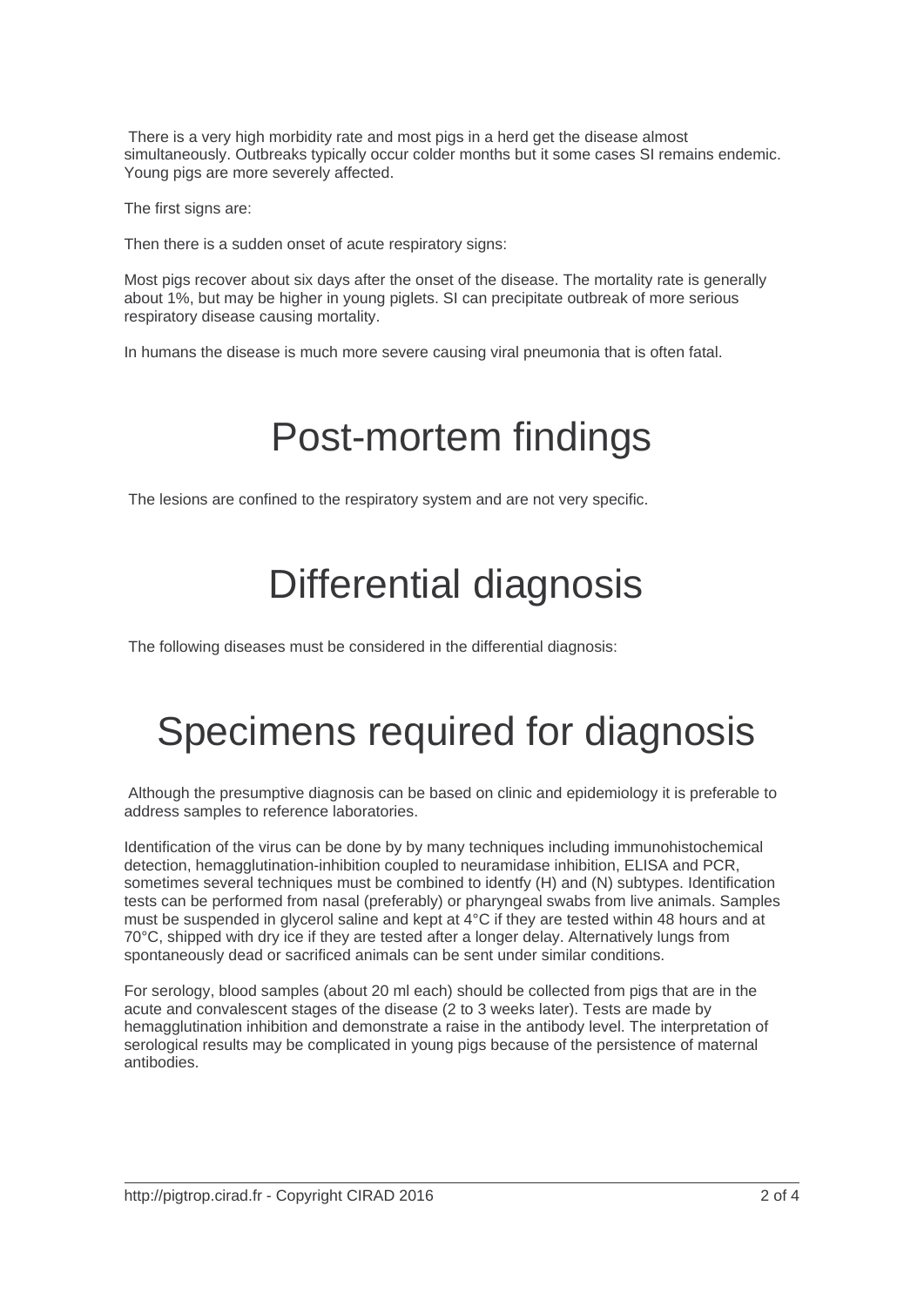# **Transmission**

 Swine influenza is transmitted by direct contact between pigs. In the acute stages of the disease, high concentrations of virus are found in nasal secretions. Virus is transmitted by aerosols over a short distance. The virus can be shed for 30 days after infection and has been recovered from clinically normal animals.

The disease is spread to new areas and farms by the movement of infected pigs or carrier people.

The virus is easily carried and spread by avian species, particularly waterfowl and turkeys. Outbreak of Asian subtypes of influenza A may involve duck to pig transmission since these animals are traditionally kept together. Care should be taken to prevent spread from and between birds and humans to swine.

In endemic areas, while virus is present throughout the year, outbreaks are seasonal, tending to occur in late autumn and early winter.

Epidemics are often explosive, with outbreaks occurring on most pig farms in a locality over a short period.

#### Risk of introduction

 Swine fever is most likely to be introduced through importation of infected pigs. These animals should be screened by serology to determine if they have been exposed to swine influenza.

Note that infection from humans to pigs is also possible.

## Control / vaccines

The best way to deal with swine influenza is to prevent the occurrence and spread of the disease.

Where the disease does occur, the primary treatment is supportive therapy. Infected pigs require a dry, clean, dust free environment. Antibiotics are also essential to treat and control any secondary bacterial infections that usually develop. Expectorants are commonly used as a herd treatment and are administered in the drinking water.

Commercial vaccines are available in Europe and North America. Results from various studies show that vaccinated animal exposed to swine influenza virus have markedly reduced nasal shedding, virus infection in lung tissue, and lung pathology compared to non-vaccinated animals. Studies have also shown than maternally derived antibody in vaccinated sows protected 5 week old pigs from clinical disease, virus infection in the lung, and lung pathology but did not prevent nasal viral shedding.

As the passage of swine influenza to humans is a serious threat if suspected, the disease should be diagnosed and notified to Public Health Department.